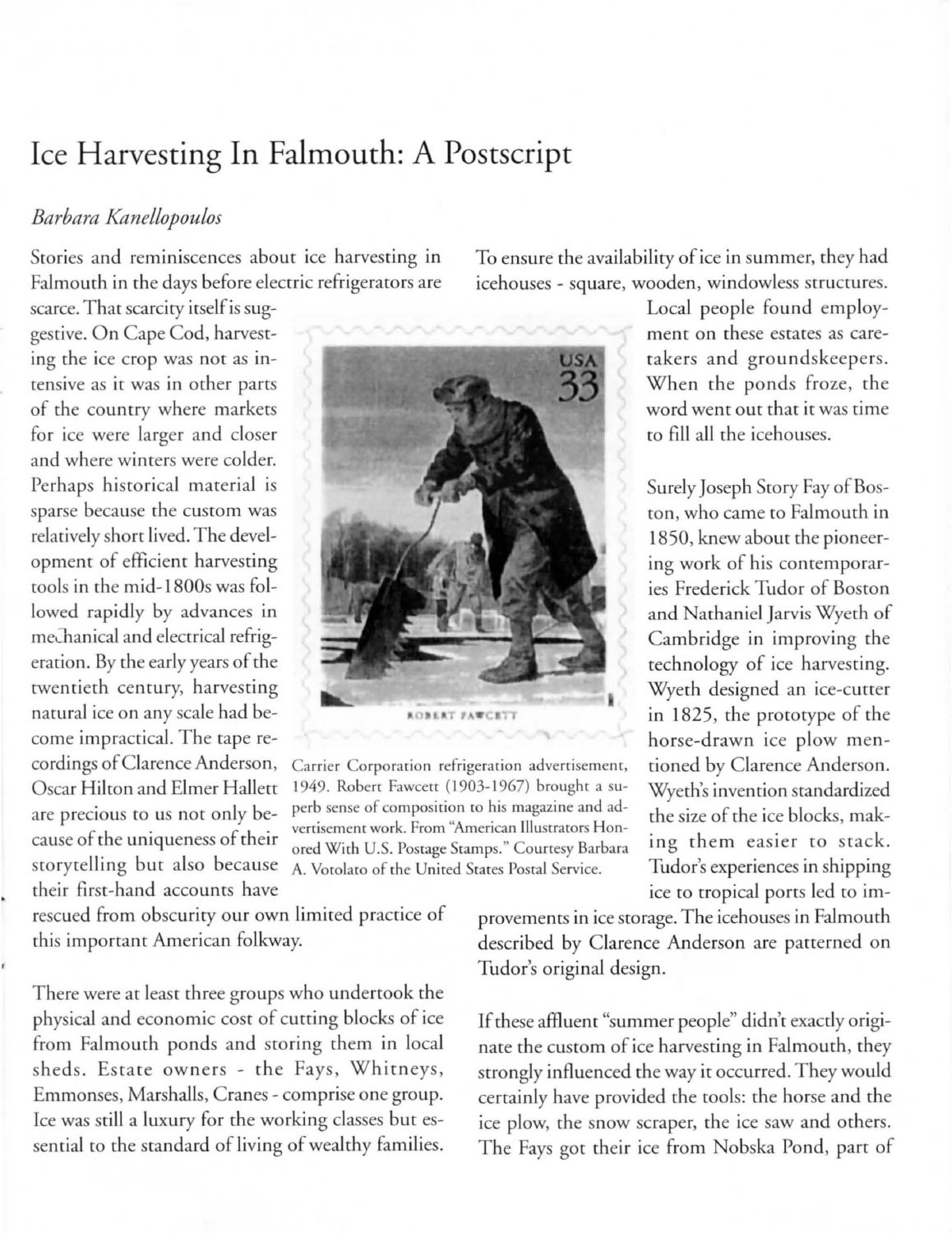the Fay estate. Others harvested Nobska Pond as well. The curious mention of collecting money for cakes ofNobska ice in Oscar Hilton's account could mean that payment was made to Henry Fay. By law, owners of property along the shore line of ponds that are less than ten acres wide have riparian rights to harvest ice, rights that can be leased or sold. Bur, given what we know about the famously generous Fay family, it seems more likely that payment was made to the workers who cut the ice and hauled it out of the pond. Although the right to harvest ice was a contentious issue in many places, our oral histories lead us to believe that the activity here was cooperative rather than competitive.

There was a second group in town interested in large quantities of natural ice: the owners of meat and fish markets. Notable examples are George Cahoon, a meat dealer, and Sam Cahoon, owner of the Harborside Fish Market in Woods Hole. Ice had replaced salt as a means of preserving fish at sea and on shore. The Cahoons harvested both from Nobska Pond and from Icehouse Pond (also called Mile Pond) on Sippewissett Road where Sam Cahoon had an icehouse. Like Oyster Pond, and Shivericks Pond, Icehouse Pond is considered a great pond, owned by the Commonwealth of Massachusetts. Public rights to great ponds include taking and removing ice for any purpose. When Sam Cahoon converted his ice harvesting operation to ice manufacturing in 1933, neighbors complained. It was a noisy operation and it was occurring in a residential zone. In *The Book of Falmouth* Bruce Chalmers describes the altercation and its far-reaching consequences in detail.



Ice harvesting with horses and tools, 1910. From the postcard collection of Philip Stanton. Courtesy WHHC.